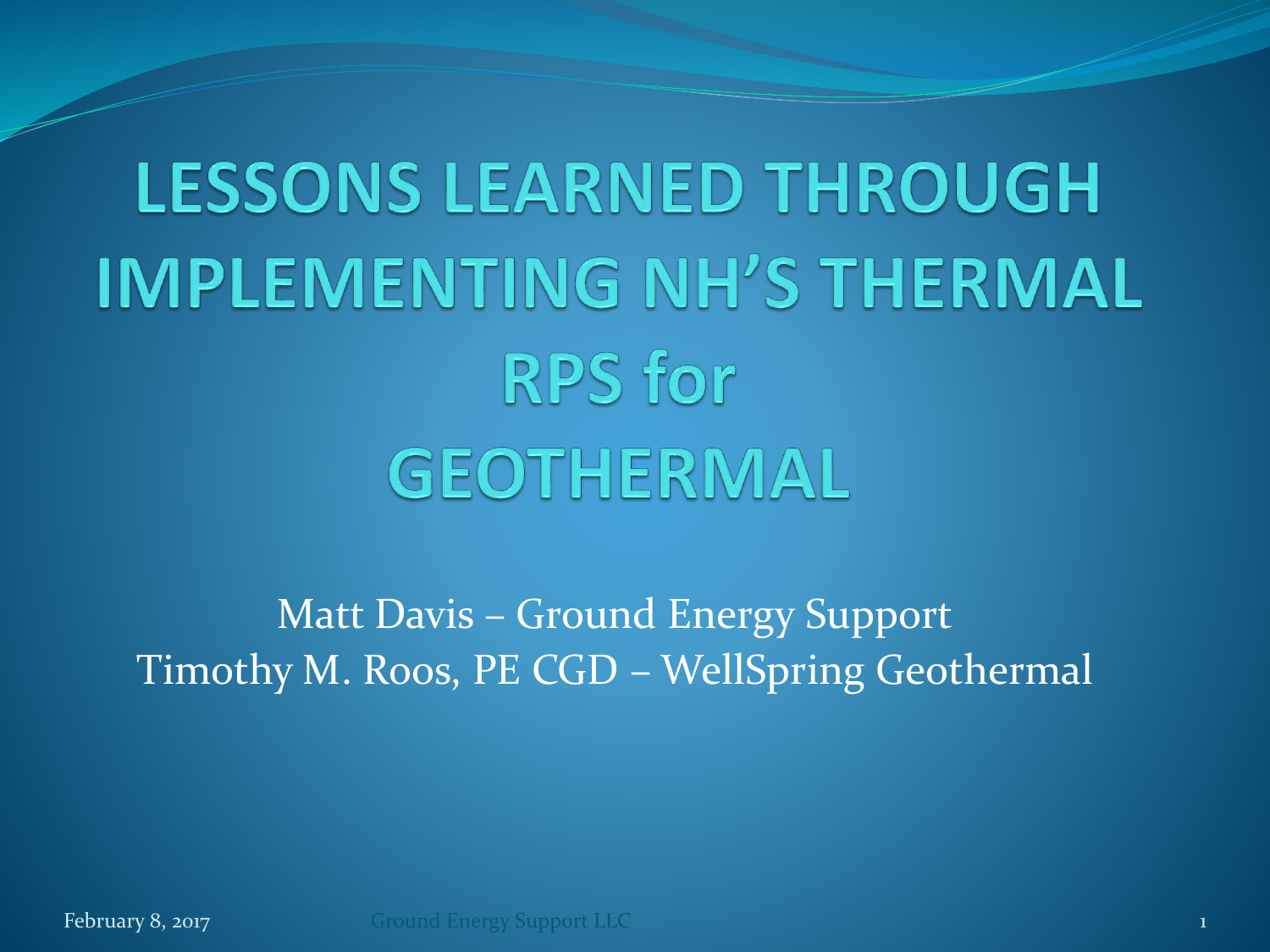## Lessons Learned:

### Independent Monitor Perspective

- 1. Need buy-in from installers
	- Installers need to see benefit and be provided with tools to make process easy.
- 2. NH Metering methods seem appropriate
	- Heat pump specifications and metered runtimes for small systems.
	- Heat meter for large systems.
- 3. Make process more efficient:
	- Streamline application process
	- Work to get 'meter' data (on/off, EWT, LWT) from onboard systems like WaterFurnace Symphony

Ground Energy Support LLC 2 2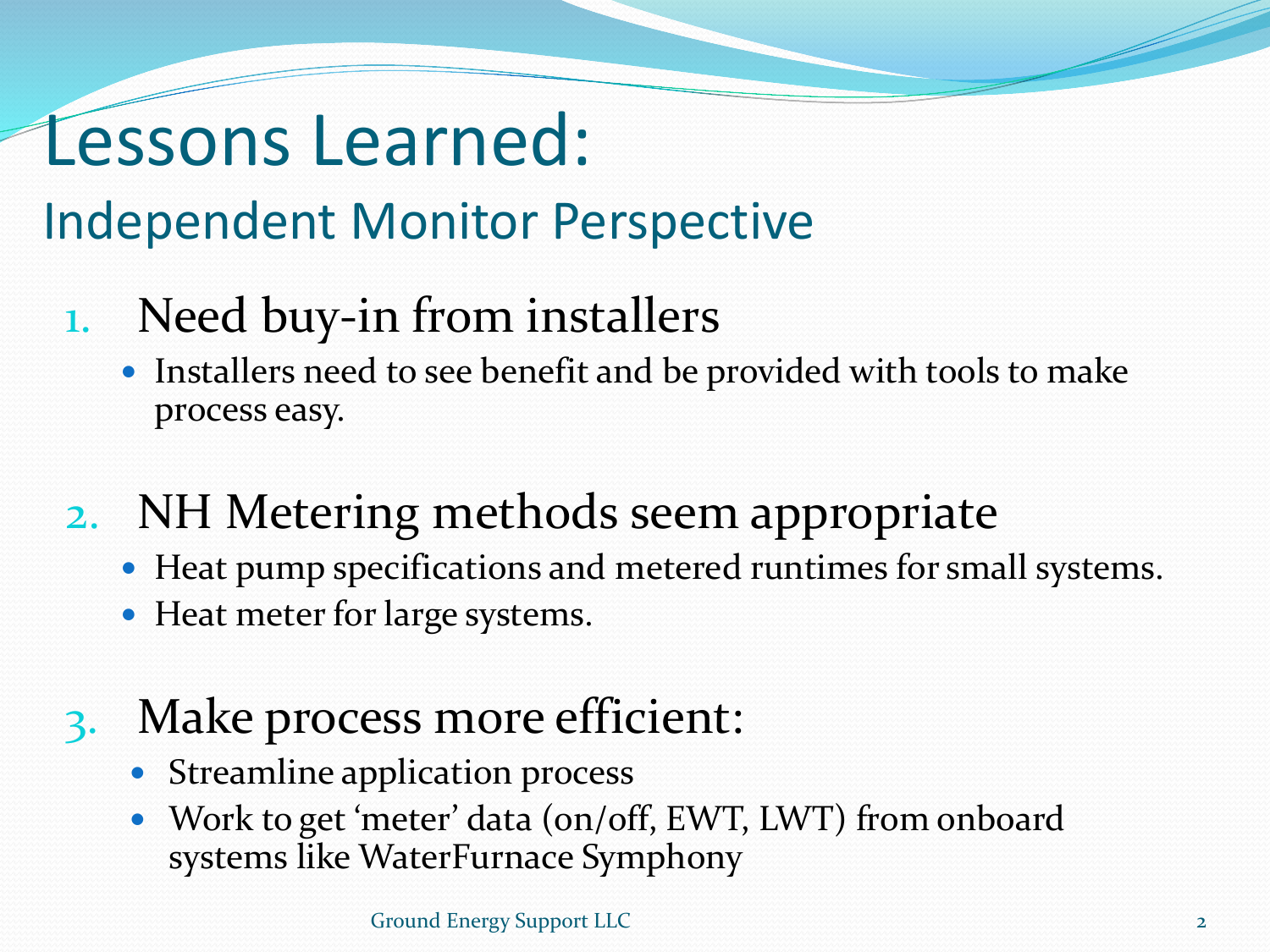## Lessons Learned: Independent Monitor Perspective

### Need buy-in from installers

- 1. Plan for installation prior to construction
	- Wiring and internet connections
	- Large systems need sufficient pipe runs and location to meet heat meter requirements.
- 2. Make metering systems agnostic to system performance.
	- Goal is to meter heat from ground
	- Data may not represent system efficiency accurately, so avoid presenting data as COP – especially with small systems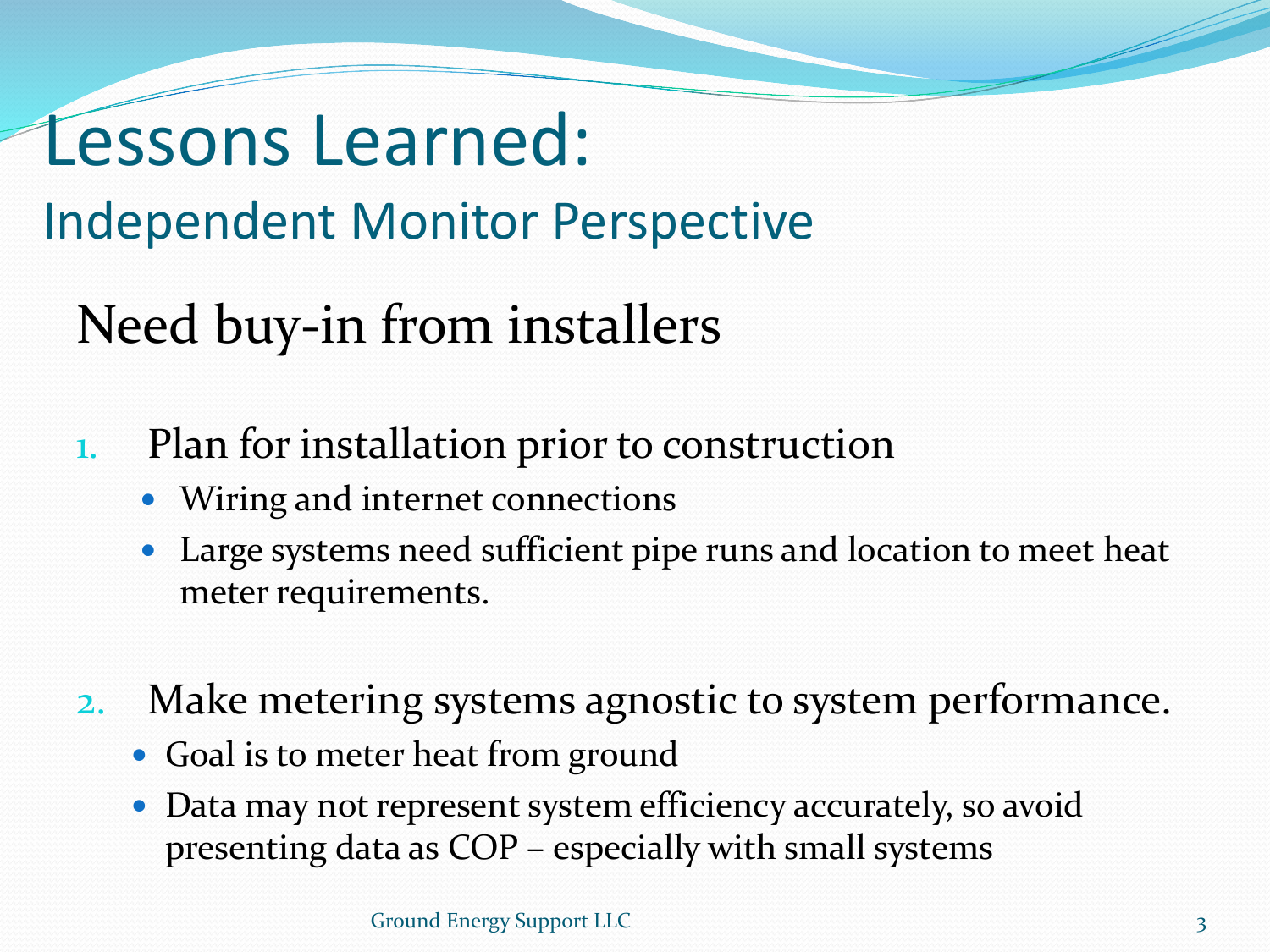### Lessons Learned:

Independent Monitor Perspective

Metering methods seem appropriate (perhaps adjust small-to-large threshold upward)

- 1. Small systems meter runtimes (heating)
	- Heat pumps need AHRI certifications
	- Sensors should be clamp-on and installed in heat pump (not electrical panel)
- 2. Large systems require Heat Meter
	- $\bullet$ "Class  $3K$ " temperature sensors, ground loop  $\Delta T$  should be greater than  $5.4^{\circ}F$  ( $3^{\circ}C$ ).
	- Examples: Onicon Systems 10 and 40 (smaller)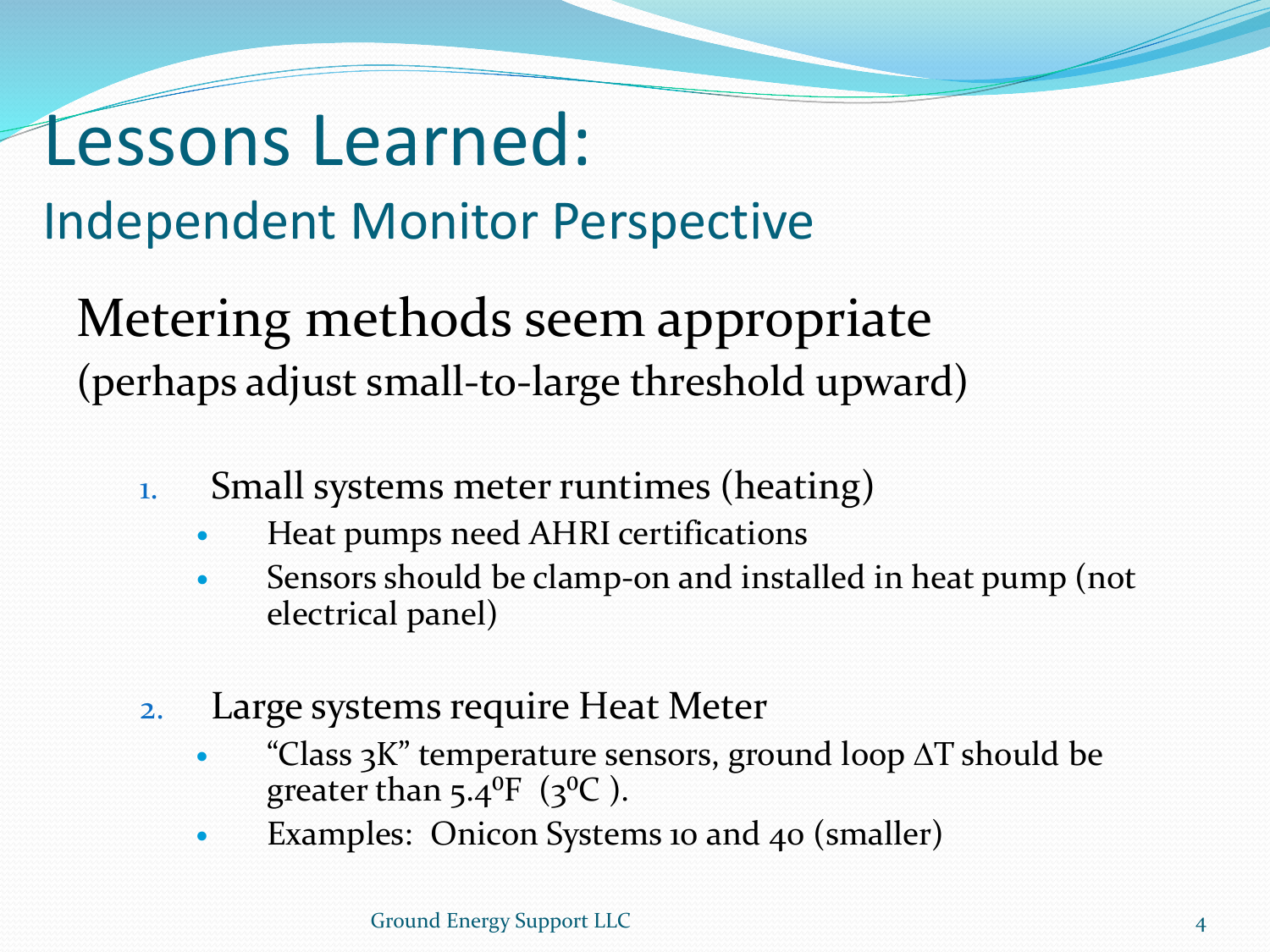# IM Lessons: Metering (small)

"Metered" with calibrated temperature sensors and flow meter

|                              | $ 91$ days starting January 01, 2016 |  |  |  |
|------------------------------|--------------------------------------|--|--|--|
|                              | <b>Heating</b>                       |  |  |  |
| <b>Degree Days</b>           | 2,172                                |  |  |  |
| Geoexchange                  | 9,583,417                            |  |  |  |
| <b>Total kWh</b>             | 1,094                                |  |  |  |
| <b>System Operating Cost</b> | \$219                                |  |  |  |

#### "Metered" with AHRI Performance Data and measured Runtimes

|                                  | <b>Current Conditions</b> |                                              |           |              | <b>Runtimes</b>              |                |
|----------------------------------|---------------------------|----------------------------------------------|-----------|--------------|------------------------------|----------------|
|                                  | <b>EWT</b>                | <b>LWT</b>                                   | $On/$ Off | <b>MBtuH</b> | 91 days starting<br>01, 2016 |                |
| <b>Heat Pump 1</b>               | $60.26^\circ$ F           | $60.51$ °F                                   | Off       | 0.0          | 550 hours                    |                |
| $HC=22,000$ Btu/h<br>$COP = 4.8$ |                           | $Q = [HC * (COP - 1) * t] / COP = 9.579.167$ |           |              |                              | $0.04\%$ error |

USE WITH CAUTION: need to look at data from more sites!!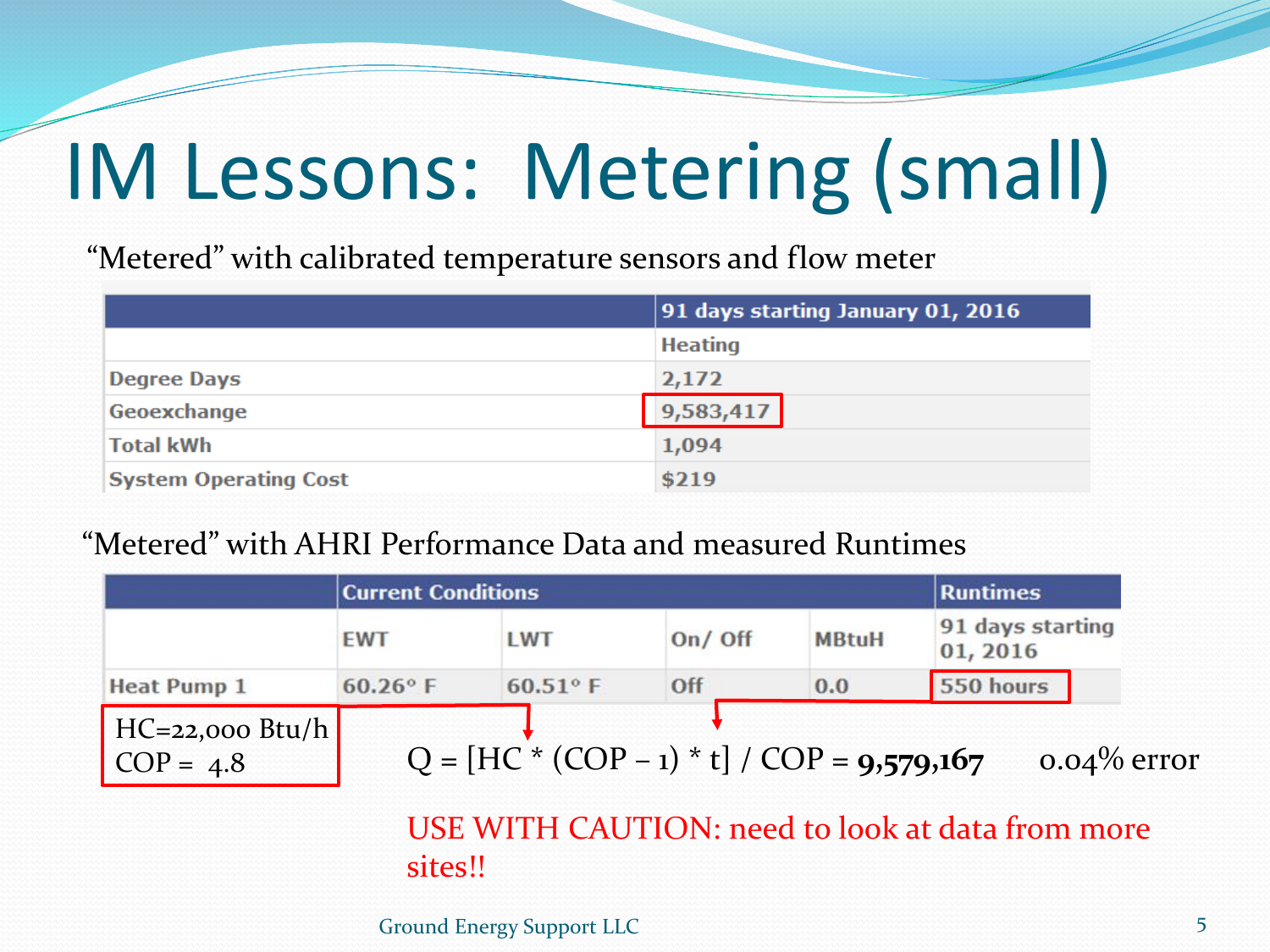### Lessons Learned: Independent Monitor Perspective

Make process more efficient

- 1. Streamline application process
	- Standardized process with one-way flow of documents and approvals.
	- Use web-based method that allows for uploading documents and digital signatures.
- 2. Capitalize on existing sensors (small systems)
	- Work with manufacturers to have essential data (heat pump on/off, EWT, LWT) 'pushed' to Independent Monitor.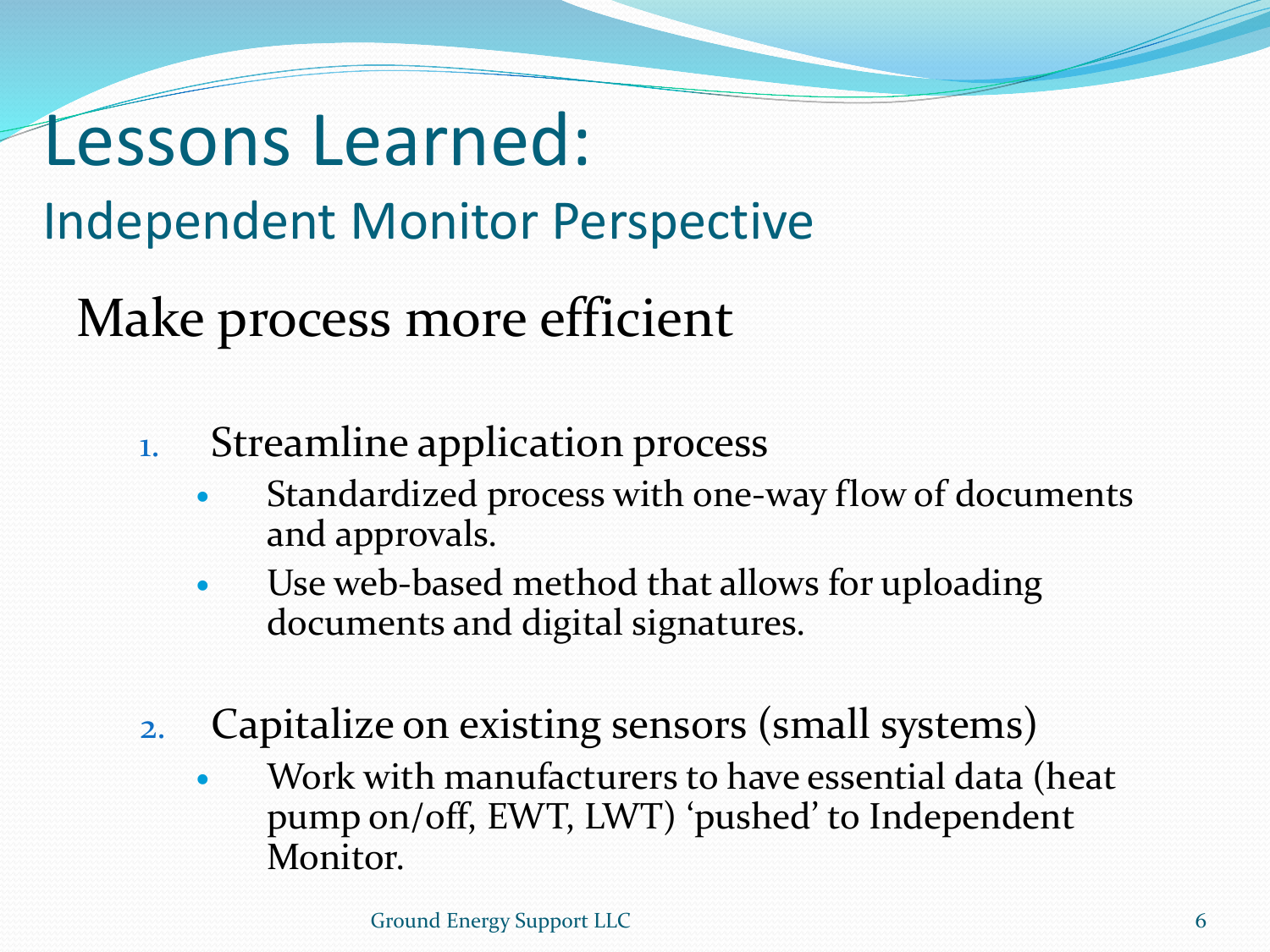

### Application Process: Current

- Paper based
- Non-linear
- Inefficient
- Requires input from 6 entities

#### Ground Energy Support LLC 7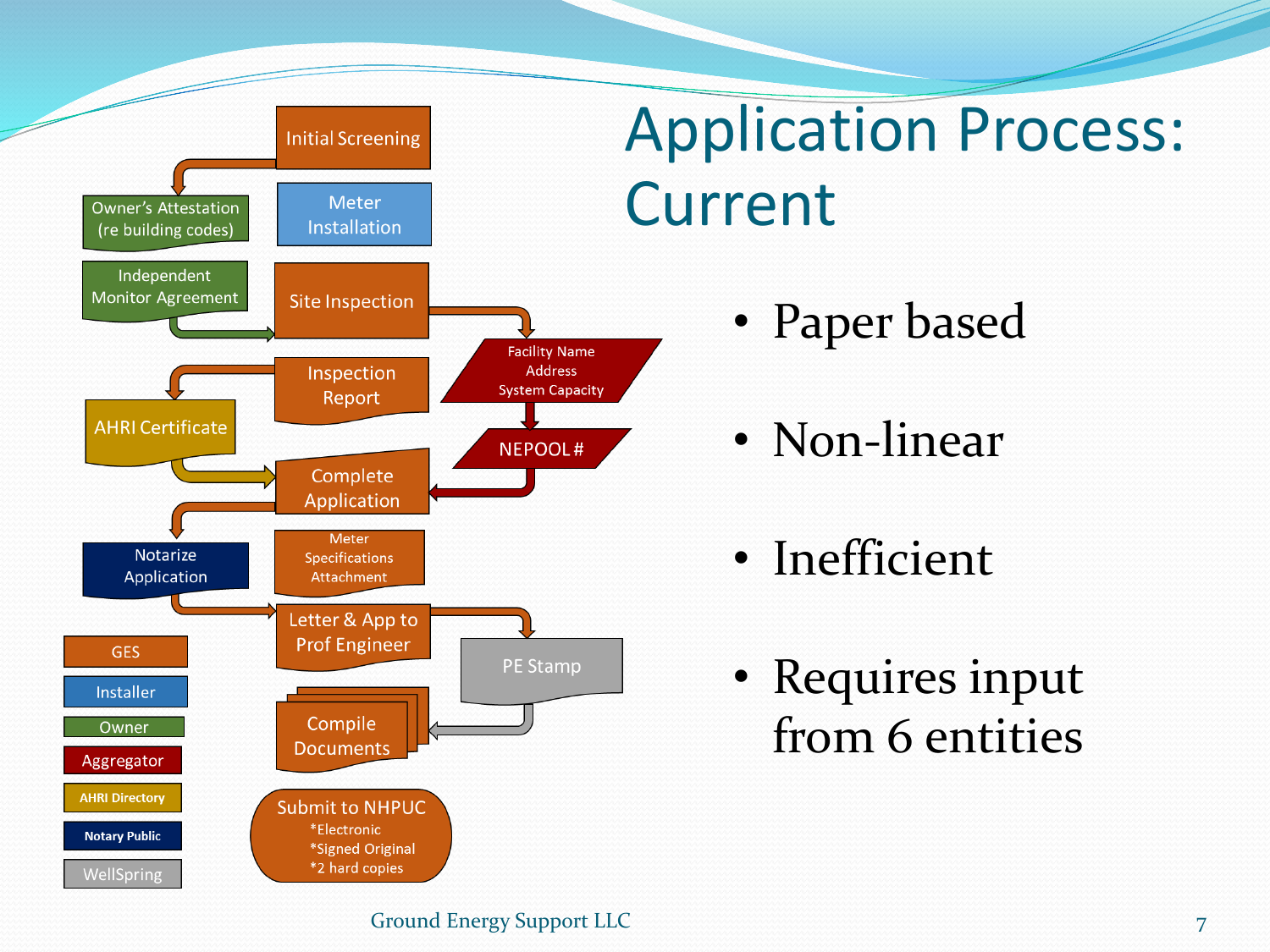### Application Process: Recommended



- Linear process
- Installer initiates standardized process
- Electronic, cloud-based, append documents
- Standardize initial contract
- Electronic notary options?

#### Ground Energy Support LLC 8